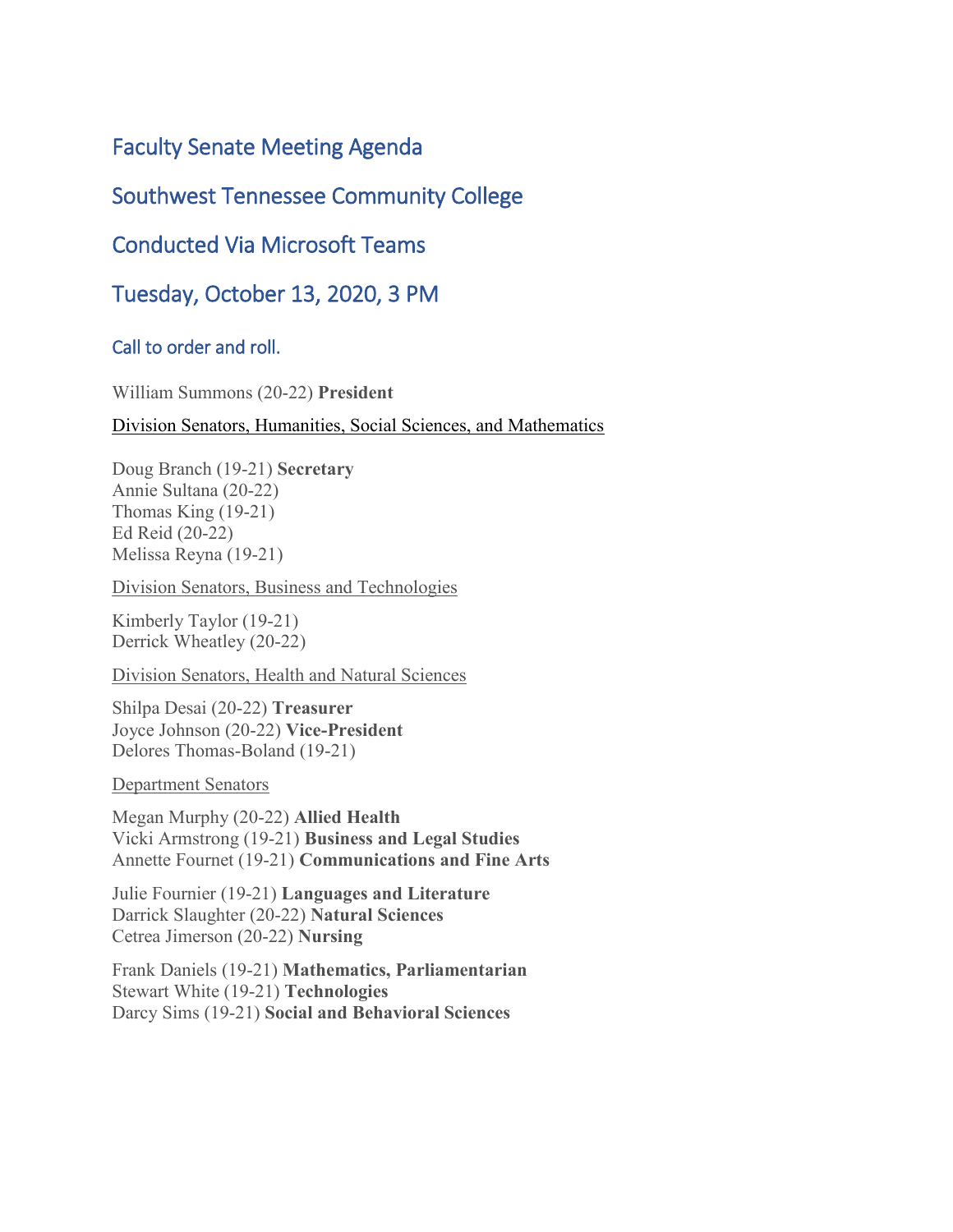### Reading and approval of the September, 2020 minutes

The body approved the minutes from the September, 2020 faculty senate meeting, with a slight correction.

#### Reports from senate officers and senate committees

A. Joyce Johnson: Report on regular SEC meeting with Kendricks Hooker, VPAA and Sindy Abadie, Special Assistant to VPAA

Joyce mentioned several issues were addressed in that meeting:

TBR is still reviewing our revised budget plan. We should have a response by the end of the month.

Dr. Hooker was told by the SEC that aware that there are insufficient numbers of tenure track faculty in Allied Health. He promised to look into this issue.

Dr. Hooker noted that the Teaching Academy and Distance Learning would meet with faculty soon to hear concerns.

Dr. Hooker noted that we would have the calendar, as published, for Spring 2021.

Dr. Hooker heard concerns that there was no spring break published in the calendar for either the 13 or 15 week sessions, but he noted that it would not be inappropriate for faculty to take a few days off, if they desired, if they were teaching in a 15 week session.

#### Old Business

A. Bill Summons: Revisiting questions about who is welcome to attend faculty senate meetings

We reaffirmed the standing policy that department chairs should not attend faculty senate meetings without a special invitation, as their duties are less than 50% teaching. We reaffirmed also that there are to be no recordings of faculty senate meetings.

B. Frank Daniels: Reviewing the Faculty Senate constitution

Frank has put together what he believes is the most recent and accurate copy of the constitution and by-laws. It was noted that the word "provost" will appears in the bylaws. The senate agreed that the secretary should send a note to all faculty asking if